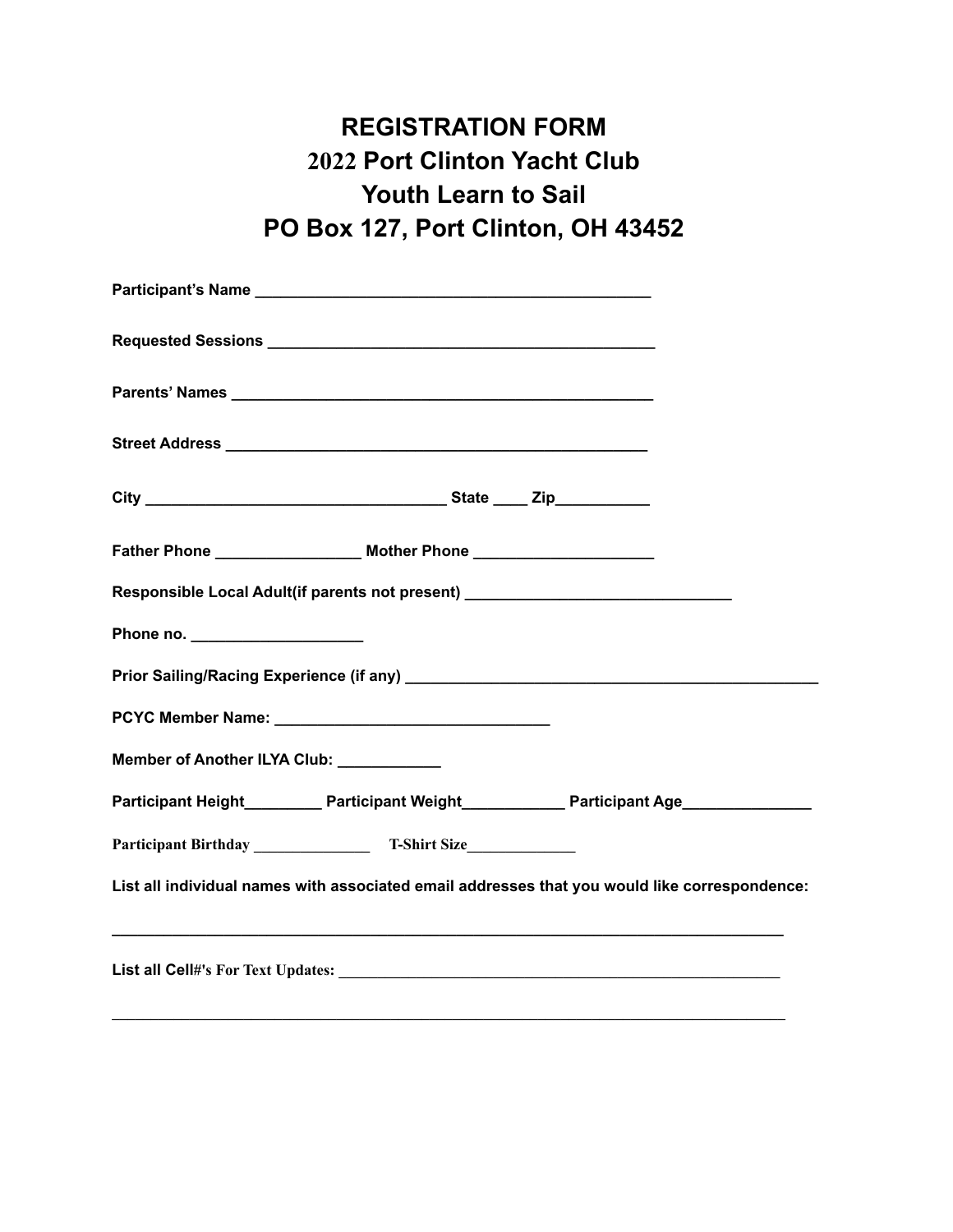### **Deadline for paperwork is May 13, 2022**

**Contact: Jennifer Bolte 419-271-6015**

**Registration is considered completed when the below is completed and delivered in 1 of 3 ways**

**via mail PO Box 127, Port Clinton OH 43452**

**email to jbolte1003@gmail.com**

**drop at the PCYC bar**

- **1. This Registration form.**
- **2. Completed & Signed Emergency Medical Form**
- **3. Signed PARENT'S CONSENT And WAIVER OF LIABILITY – ASSUMPTION OF RISK – INDEMNITY AGREEMENT**
- **4. Check made payable to:** *PCYC Jr. Sail Program*

*You will receive confirmation of Learn to Sail acceptance after all forms are received and coordinator contacts you to confirm availability in the session desired.*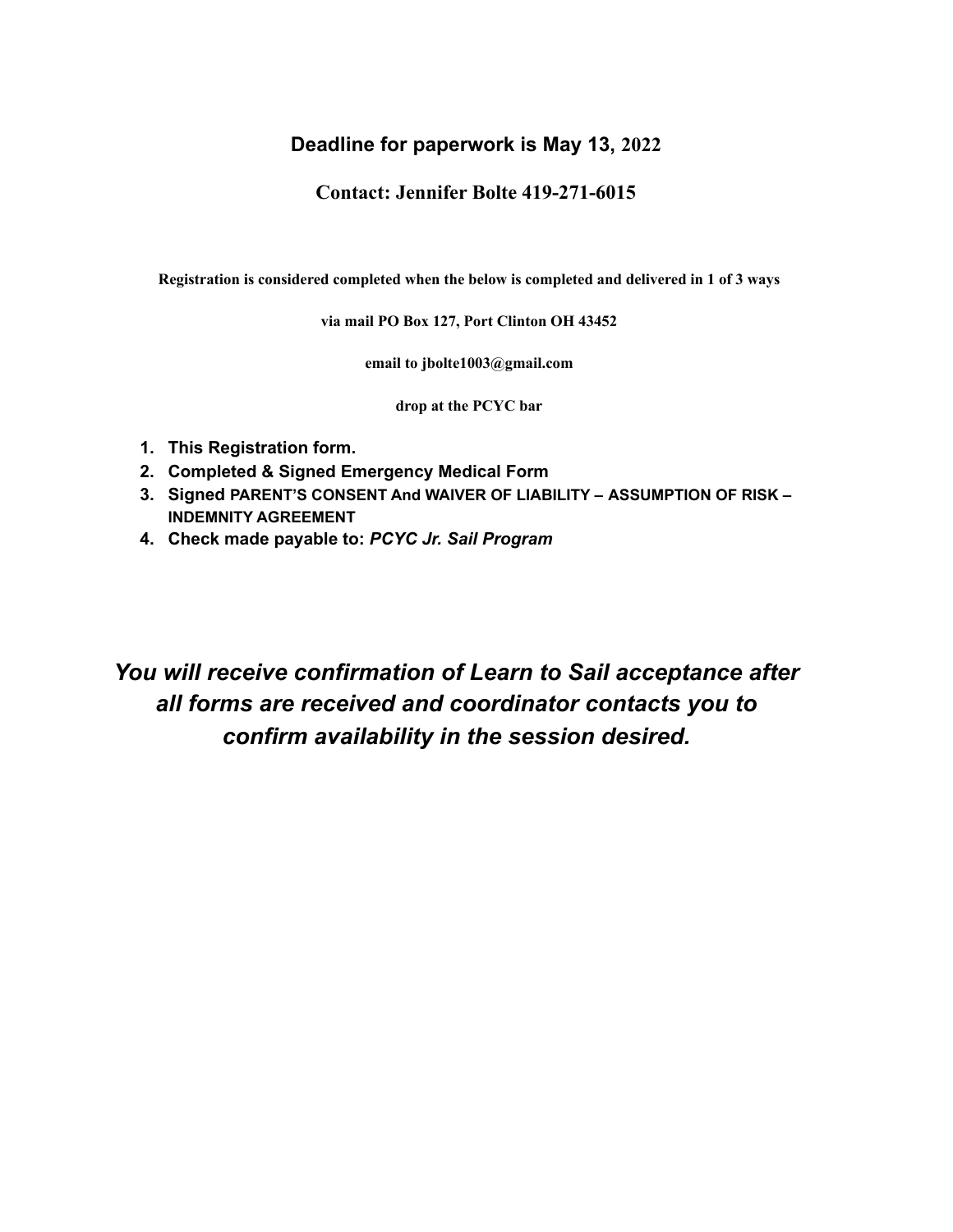## PCYC LEARN TO SAIL PROGRAM

**(2 Week Camp)**

**\$200.00 PCYC Member**

**\$275.00 Non-Member**

**\$175.00 2 nd Child PCYC Member or Multiple Sessions**

**Check the box of Requested Session(s)**

**- Final Sessions will be approved by LTC Coordinator after application and final payment**

**Session 1: June 6 - June 17**

**□ AM Session <sup>9</sup> am - <sup>12</sup> pm (Beginner/Intermediate)**

**□ PM Session: <sup>1</sup> pm - <sup>4</sup> pm (Intermediate/Advanced)**

**Session 2: June 20 - July 1 (No Class 6/22 Edgewater Regatta)**

**□ AM Session <sup>9</sup> am - <sup>12</sup> pm (Beginner/Intermediate)**

**□ PM Session: <sup>1</sup> pm - <sup>4</sup> pm (Intermediate/Advanced)**

**Session 3: July 5 - July 15 (July 15 PCYC/VBC Regatta at PCYC)**

**□ AM Session <sup>9</sup> am - <sup>12</sup> pm (Beginner/Intermediate)**

**□ PM Session: <sup>1</sup> pm - <sup>4</sup> pm (Intermediate/Advanced)**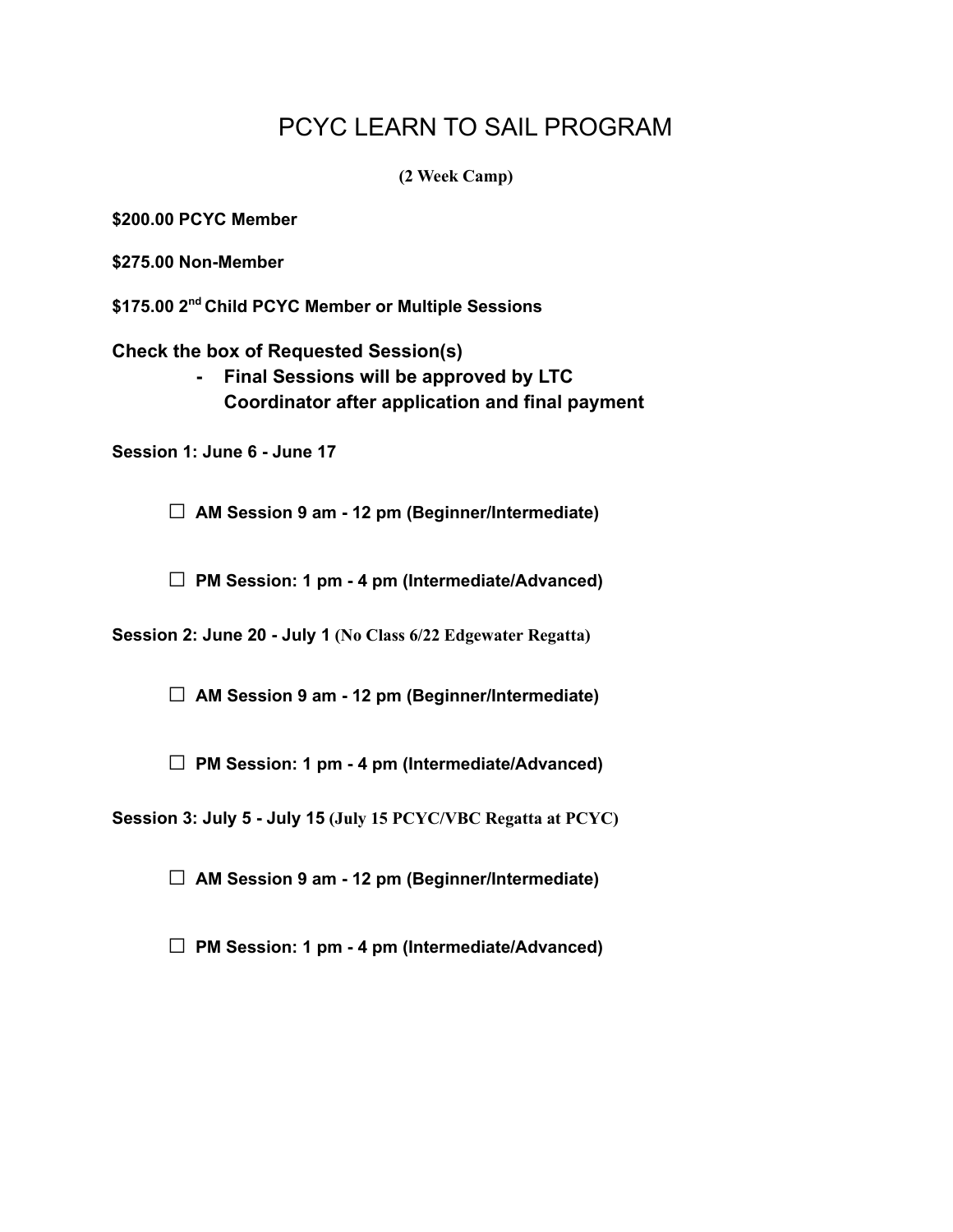# PCYC Jr Race Team

**\$350.00 PCYC Member**

**\$400.00 Non-Member**

**□ June <sup>6</sup> - July <sup>15</sup> Monday,Tuesday, Wednesday 4pm to 7pm**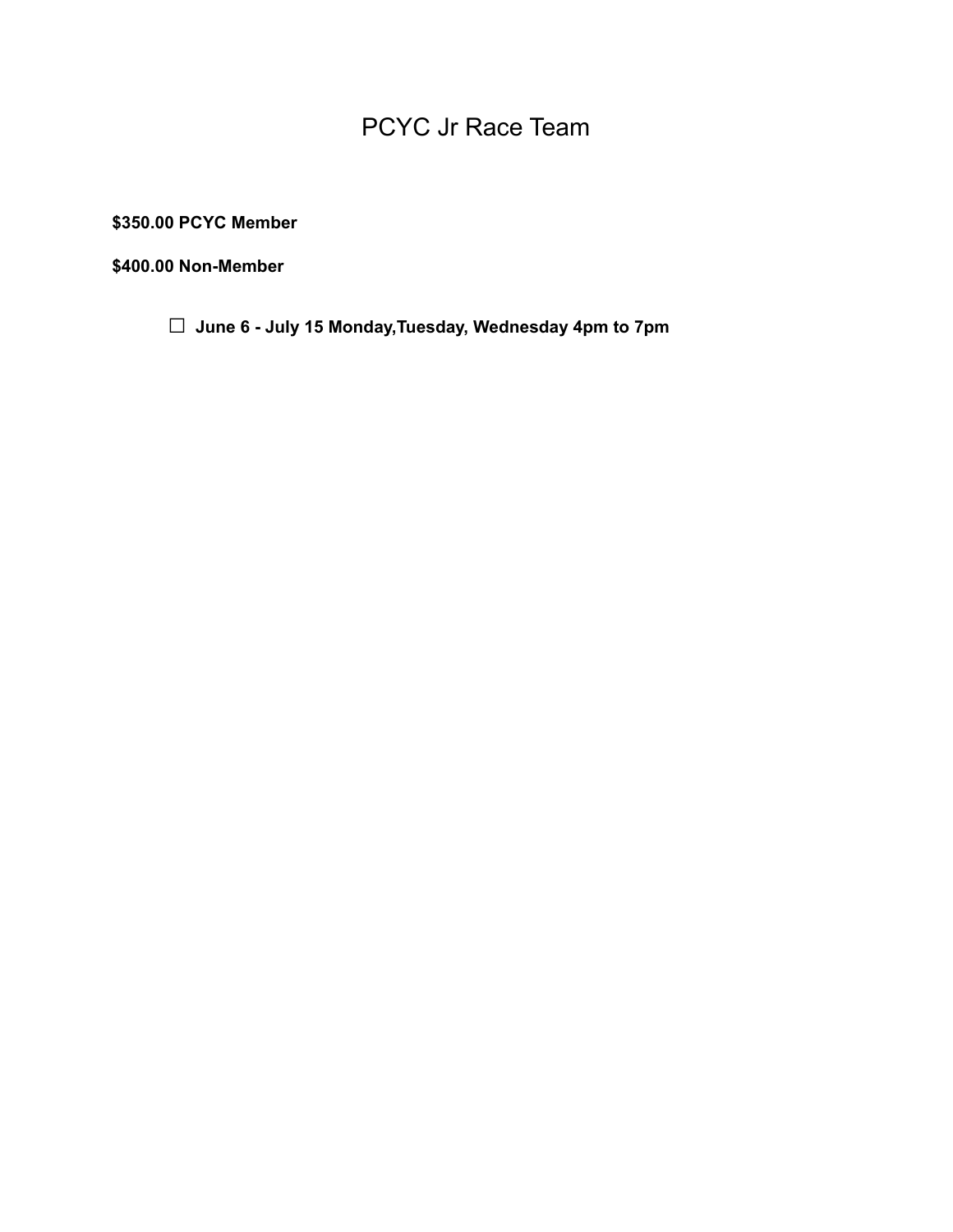### **EMERGENCY MEDICAL AUTHORIZATION FORM**

**PURPOSE:** To enable/direct instructor and or program Chairperson to authorize the provision of emergency treatment for participants who become ill or injured while participating in the **PCYC Learn to Sail Program**.

|                                                  | Address and the contract of the contract of the contract of the contract of the contract of the contract of the contract of the contract of the contract of the contract of the contract of the contract of the contract of th |
|--------------------------------------------------|--------------------------------------------------------------------------------------------------------------------------------------------------------------------------------------------------------------------------------|
|                                                  |                                                                                                                                                                                                                                |
|                                                  |                                                                                                                                                                                                                                |
| Part I<br>individuals named below.               | In the event of an accident by a participant reasonable attempts will be made to contact the                                                                                                                                   |
| <b>Name Relationship</b>                         | <b>Phone</b>                                                                                                                                                                                                                   |
|                                                  |                                                                                                                                                                                                                                |
| <b>Name Relationship</b>                         | <b>Phone</b><br>Instructors will notify emergency medical personnel for transfer to the hospital if necessary.                                                                                                                 |
|                                                  | _Phone_________________________<br>Or                                                                                                                                                                                          |
|                                                  |                                                                                                                                                                                                                                |
| or any hospital reasonably accessible.           | or in the event the designated preferred practitioner is not available, by another licensed physician or                                                                                                                       |
| This authorization does not cover major surgery. |                                                                                                                                                                                                                                |
|                                                  | I do hereby give my consent for emergency medical treatment in the event of illness or injury.                                                                                                                                 |
|                                                  | Parent/Guardian Signature Management Control of the Parent Control of the Parent Control of the Parent Control of the Parent Control of the Parent Control of the Parent Control of the Parent Control of the Parent Control o |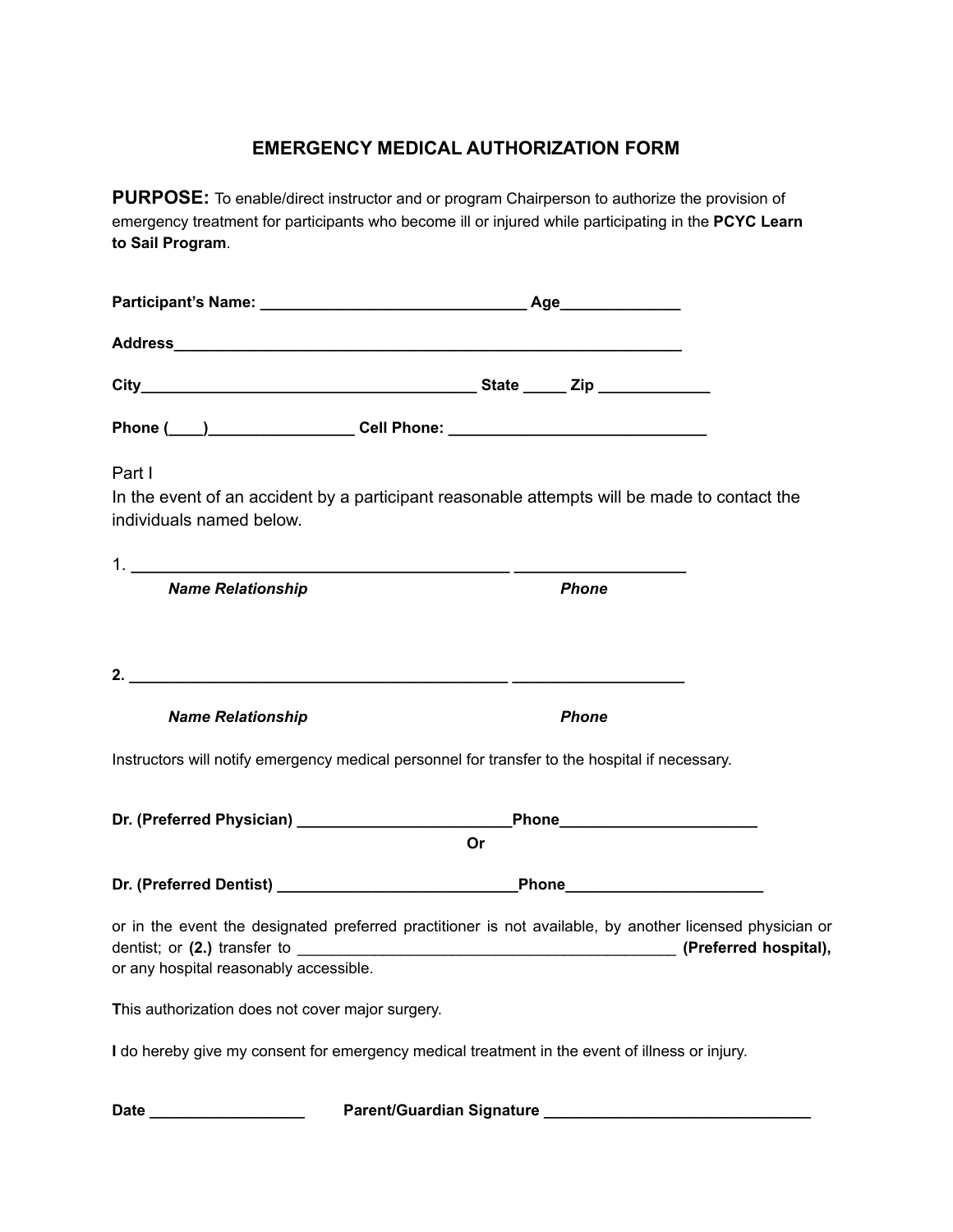#### **PARTICIPANT MEDICAL HISTORY For: \_\_\_\_\_\_\_\_\_\_\_\_\_\_\_\_\_\_\_\_\_\_\_\_\_\_\_\_\_\_\_\_\_\_\_\_\_\_\_\_\_\_\_\_\_\_\_**

Facts concerning my medical history including allergies, medications, and physical impairments to which a physician should be alerted:

|  |  | <b>MEDICAL INSURANCE INFORMATION:</b> |  |
|--|--|---------------------------------------|--|
|--|--|---------------------------------------|--|

**Medical Insurance Coverage With: \_\_\_\_\_\_\_\_\_\_\_\_\_\_\_\_\_\_\_\_\_\_\_\_\_\_\_\_\_\_\_\_\_\_\_\_\_\_\_\_\_\_\_\_\_\_\_\_\_\_\_\_\_**

**Group Policy # \_\_\_\_\_\_\_\_\_\_\_\_\_\_\_\_\_\_\_\_\_\_\_\_\_\_\_ Plan # \_\_\_\_\_\_\_\_\_\_\_\_\_\_\_\_\_\_\_\_\_\_\_\_\_**

| <b>Eff. Date</b> |  |  |  |  |
|------------------|--|--|--|--|
|                  |  |  |  |  |

**DO NOT COMPLETE PART II IF YOU COMPLETED PART I**

#### **PART II – REFUSAL TO CONSENT**

 $\_$  ,  $\_$  ,  $\_$  ,  $\_$  ,  $\_$  ,  $\_$  ,  $\_$  ,  $\_$  ,  $\_$  ,  $\_$  ,  $\_$  ,  $\_$  ,  $\_$  ,  $\_$  ,  $\_$  ,  $\_$  ,  $\_$  ,  $\_$  ,  $\_$  ,  $\_$  ,  $\_$  ,  $\_$  ,  $\_$  ,  $\_$  ,  $\_$  ,  $\_$  ,  $\_$  ,  $\_$  ,  $\_$  ,  $\_$  ,  $\_$  ,  $\_$  ,  $\_$  ,  $\_$  ,  $\_$  ,  $\_$  ,  $\_$  ,  $\_$  ,  $\_$  ,  $\_$  ,  $\_$  ,  $\_$  ,  $\_$  ,  $\_$  ,  $\_$  ,  $\_$  ,  $\_$  ,  $\_$  ,  $\_$  ,  $\_$  ,  $\_$  ,  $\_$  ,  $\_$  ,  $\_$  ,  $\_$  ,  $\_$  ,  $\_$  ,  $\_$  ,  $\_$  ,  $\_$  ,  $\_$  ,  $\_$  ,  $\_$  ,  $\_$  ,  $\_$  ,  $\_$  ,  $\_$  ,  $\_$  ,  $\_$  ,  $\_$  ,  $\_$  ,  $\_$  ,  $\_$  ,  $\_$  ,  $\_$  ,  $\_$  ,  $\_$  ,  $\_$  ,  $\_$  ,  $\_$  ,  $\_$  ,  $\_$  ,  $\_$  ,  $\_$  ,  $\_$  ,  $\_$  ,  $\_$  ,  $\_$  ,  $\_$  ,  $\_$  ,  $\_$  ,  $\_$  ,  $\_$  ,  $\_$  ,  $\_$  ,  $\_$  ,  $\_$  ,  $\_$  ,  $\_$  ,  $\_$  ,  $\_$  ,  $\_$  ,  $\_$  ,  $\_$  ,  $\_$  ,  $\_$  ,  $\_$  ,  $\_$  ,  $\_$  ,  $\_$  ,  $\_$  ,  $\_$  ,  $\_$  ,  $\_$  ,  $\_$  ,  $\_$  ,  $\_$  ,  $\_$  ,  $\_$  ,  $\_$  ,  $\_$  ,  $\_$  ,  $\_$  ,  $\_$  ,  $\_$  ,  $\_$  ,  $\_$  ,  $\_$  ,  $\_$  ,  $\_$  ,  $\_$  ,  $\_$  ,  $\_$  ,  $\_$  ,  $\_$  ,  $\_$  ,  $\_$  ,  $\_$  ,  $\_$  ,  $\_$  ,  $\_$  ,  $\_$  ,  $\_$  ,  $\_$  ,  $\_$  ,  $\_$  ,  $\_$  ,  $\_$  ,

**I do not give my consent for emergency medical treatment. In the event of illness or injury requiring emergency treatment, I wish the instructor to take no action or to:**

**Date \_\_\_\_\_\_\_\_\_\_\_\_\_\_\_\_\_\_ Parent/Guardian Signature \_\_\_\_\_\_\_\_\_\_\_\_\_\_\_\_\_\_\_\_\_\_\_\_\_\_\_\_\_\_\_**

## **PORT CLINTON YACHT CLUB Learn to Sail Program**

#### **PARENT'S CONSENT And WAIVER OF LIABILITY – ASSUMPTION OF RISK – INDEMNITY AGREEMENT**

The undersigned parent or legal guardian of \_\_\_\_\_\_\_\_\_\_\_\_\_\_\_\_\_\_\_\_\_\_\_\_\_\_\_\_\_\_\_\_, request that he/she be allowed to participate as a member of the **Port Clinton Yacht Club Learn to Sail** *and* /or the **Jr. Race Team** program.

In return for the youth being permitted to take part in the activities and to use the facilities and property of the Port Clinton Yacht Club each of us makes the following promises, and warrants the truth of the following facts"

1. I am familiar with the activities included in the program, and I understand officers and employees of PCYC are available to discuss the activities should I wish for additional information. I also understand I am solely responsible for the arrival and departure of my child for practices and regattas. I agree that the Yacht Club will have no responsibility for the supervision of my child at times other than during the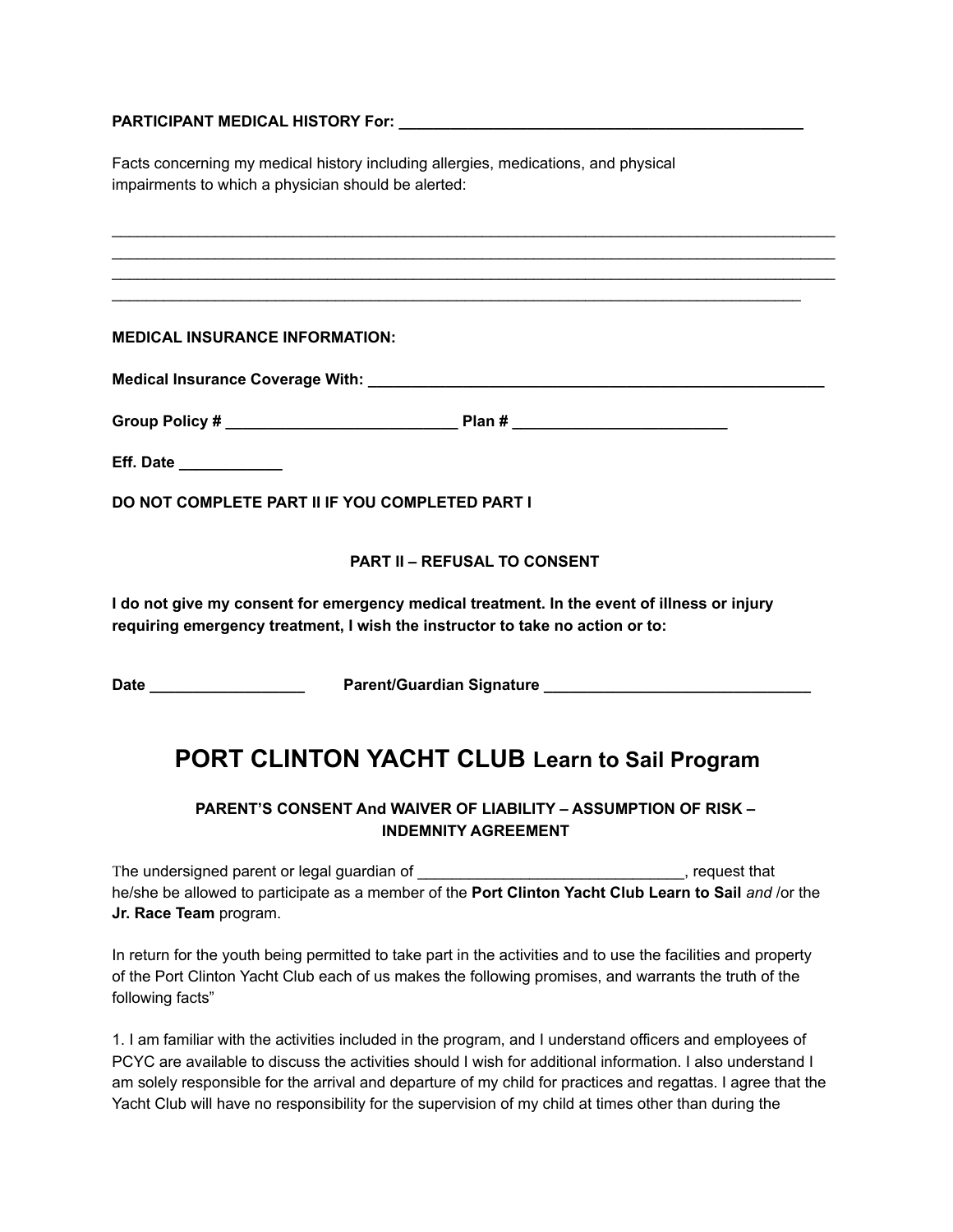scheduled program times.

2. I will inform my child that he/she is expected to cooperate with, and follow the directions of, the person(s) in charge of the activities and to act in a manner consistent with the spirit of good sportsmanship, safety, and respect for the rights of others. Failure to cooperate and/or follow directions may result in disciplinary action, including removal from the program(s) without refund. Potentially dangerous actions on the part of any team member will not be tolerated.

3. My child is in good health, and I know of no reason why he/she would be incapable of participating in the program. My child knows how to swim. I will immediately notify the Jr. Race Coach and/or head instructor if a change in my child's health or other condition would affect my child's ability to participate in the program.

4. WAIVER OF LIABILITY: I waive and release any right I or my heirs and assigns may have or acquire to make claim against, sue, attach the property of, or prosecute the Port Clinton Yacht Club or any of its members, directors, officers, agents, employees, and/or affiliated organizations for monetary damages caused by injury to my child, or damage to the property of my child or myself arising from my child's participation in the activities and use of the facilities and property of the Port Clinton Yacht Club whether or not the injury or damage results from negligence or other actions, except intentional acts, of the Port Clinton Yacht Club or any of its members, directors, officers, agents, employees, and/or affiliated organizations.

5. ASSUMPTION OF RISK: I accept any and all risks to my child or myself of injury, death, and property damage arising from participation in the program and the use of the facilities and property of the Port Clinton Yacht Club whether or not caused by negligence, or other actions, except intentional acts, of the Port Clinton Yacht Club or any of its members, directors, officers, agents, employees and/or affiliated organizations.

#### *I HAVE CAREFULLY READ, AND FULLY UNDERSTAND THIS AGREEMENT AND ITS CONTENTS. I AM AWARE THAT THE AGREEMENT INCLUDES A WAIVER OF LIABILITY AND ASSUMPTION OF RISK.*

**Dated: \_\_\_\_\_\_\_\_\_\_\_\_\_\_\_\_\_\_\_\_ Parent/Guardian Signature\_\_\_\_\_\_\_\_\_\_\_\_\_\_\_\_\_\_\_\_\_**

**During the sailing camp, on occasion sailors may be taken tubing. Parental approval must be given to participate in this activity.**

| Dated: | Parent/Guardian Signature |  |
|--------|---------------------------|--|
|--------|---------------------------|--|